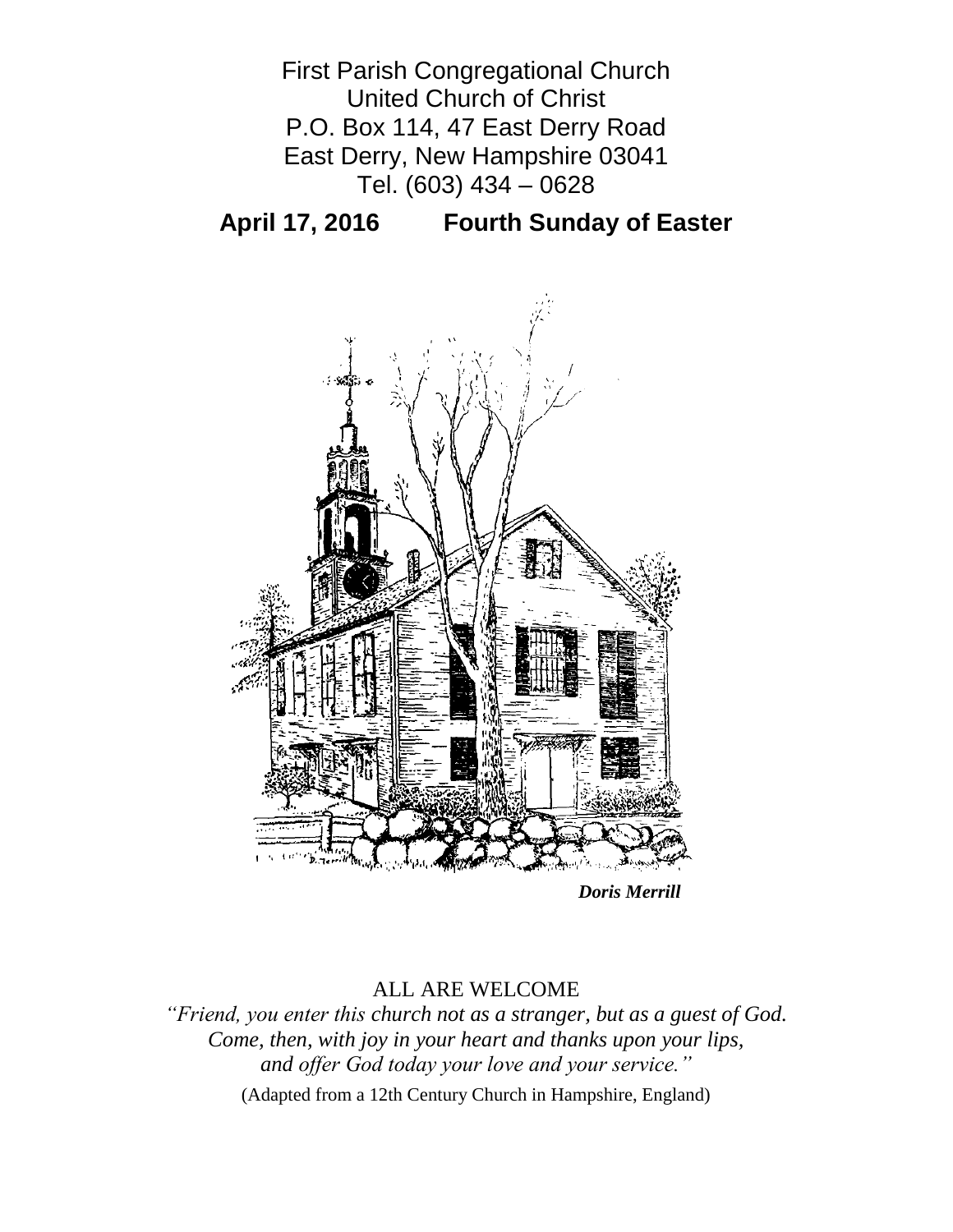*April 17, 2016 Fourth Sunday of Easter*

**First Parish Congregational Church, United Church of Christ, is a community of faith built upon a firm foundation of worship, prayer and education.**

**In affirming diversity, we are dedicated to welcoming all people who seek the Word of God, Christian fellowship and service to others.**

**In partnership with Christ and led by the Holy Spirit,**

**we reach out to the ever-widening community through active and loving ministry.**

WELCOME & ANNOUNCEMENTS; SHARING JOYS & CONCERNS

# **WE GATHER INTO THE PRESENCE OF GOD**

\*HYMN NO. 379 *"Come, We Who Love God's Name"*

\*CALL TO WORSHIP

One: Arise, people of God, to greet the one who calls us;

**All: God awakens and restores our souls.**

One: The shepherd is calling us to new ventures.

**All: God's love in Christ is with us everywhere.**

One: Gather to find comfort and blessing here.

**All: Surely God will guide our search for meaning.**

\*PRAYER OF INVOCATION (in unison)

**Great God, unknown to us except in fleeting glimpses, we live for the moments when your voice is heard and your will is clear. We long to walk with you beside still waters and to lie down in green pastures. Nourish us now by your Word and Spirit, that we may join the heavenly chorus singing your praises while being of some earthly good to those who cannot hear the joyful sounds. Amen.**

\*SONG OF PRAISE #236 **Halle, halle, halleluja. Halle, halle, halleluja. Halle, halle, halleluja. Halle, halle, halleluja.**

# **WE INVITE FORWARD GOD'S LITTLE CHILDREN**

CHILDREN'S OFFERING *"I'm Gonna Sing"*

**I'm goin' a sing when the Spirit says sing (x2)**

**I'm goin' a sing when the Spirit says sing, and obey the Spirit of the Lord.**

PRAYER OF DEDICATION (in unison)

**Dear God, we offer you our gifts with thanks and praise, be with us and guide us all of our days. Teach us how to love each other, and to shine your light into the world. Amen.**

CHILDREN'S MESSAGE Steve Davis

BLESSING OF MARATHON RUNNERS

THE LORD'S PRAYER

**Our Father, who art in heaven, Hallowed be Thy name. Thy kingdom come; Thy will be done; on earth as it is in heaven. Give us this day our daily bread and forgive us our debts as we forgive our debtors. Lead us not into temptation, but deliver us from evil; for Thine is the Kingdom, and the Power, and the Glory forever. Amen.**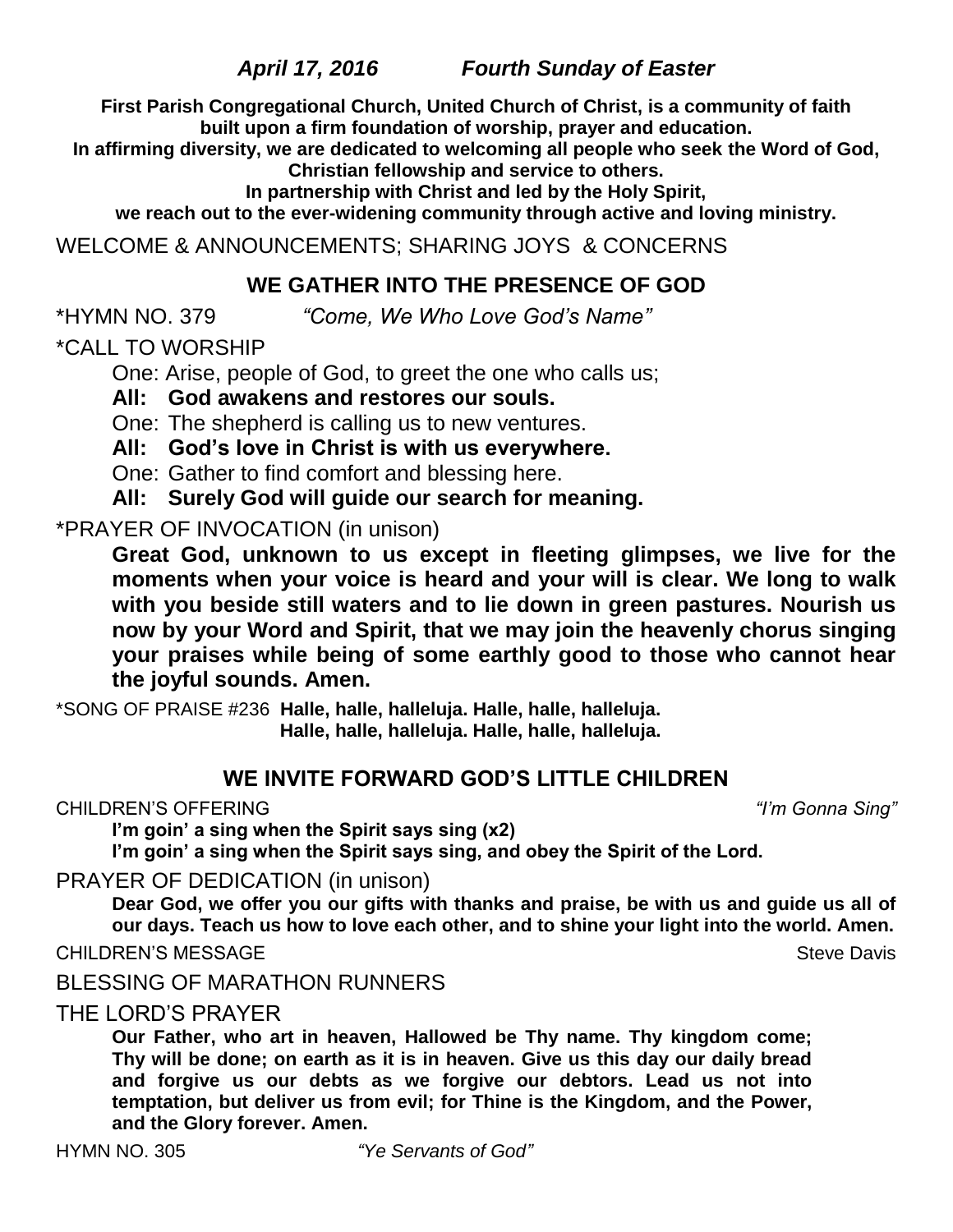# **WE HEAR GOD'S WORD FOR US**

HEBREW SCRIPTURES Psalm 23 (O.T. p. 553)

NEW TESTAMENT Acts 9:36-43 (N.T. p. 133) GOSPEL John 10:22-30 (N.T. p. 107) SERMON The Table is Set The Rev. Dr. Deborah Roof CHOIR ANTHEM *"If Anybody Asks You"* Traditional, arr. Hayes

# **WE RESPOND WITH PRAYER**

PASTORAL PRAYER

CHORAL RESPONSE *"Jesus, Remember Me"* 

# **WE RESPOND WITH OUR STEWARDSHIP**

STEWARDSHIP MOMENT – Sue Weaver EARTH DAY TEASER – Ashley Cox

# **WE RESPOND WITH OUR FINANCIAL GIFTS**

# OFFERTORY INVITATION

Surely the goodness of God overflows in our lives. Take time to count your blessings. The works of God are all around us. In these moments, we have the opportunity to offer ourselves and our substance to extend God's work on earth.

## OFFERTORY MUSIC

\*DOXOLOGY #780 **Praise God from whom all blessings flow; Praise God, all creatures here below; Praise God above, you heavenly host: Praise Father, Son, and Holy Ghost.**

## \*PRAYER OF DEDICATION

**Make these moments a feast of dedication to your purposes among us, loving glory, wisdom, thanksgiving, honor, power, and might be to our God forever and ever! Amen.**

# **WE ARE SENT OUT TO LOVE AND SERVE A LOVING, SERVING GOD**

\*HYMN NO. 252 *"Savior, Like a Shepherd Lead Us"* **BENEDICTION** BENEDICTION RESPONSE *"Lord, Dismiss Us with Your Blessing"* POSTLUDE

*\*Indicates all that are able may stand.*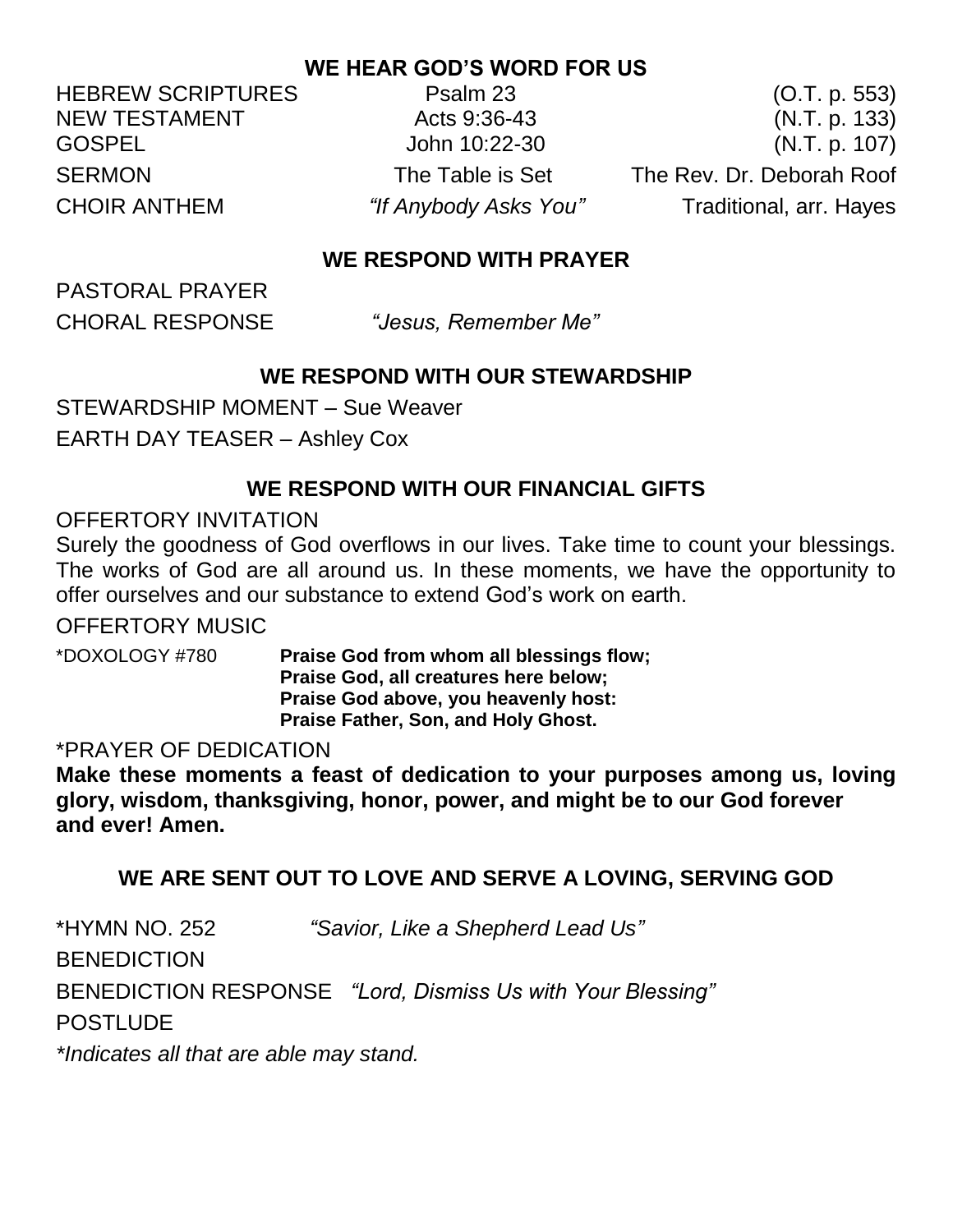MINISTERS OF THE CHURCH Members of the Congregation

## **Introducing the Finance Committee!**

Chris O'Brien - Chairperson Deb Ambler - Treasurer Pat Crowell - Financial Secretary Harry Carter - Assistant Financial Secretary Bill Armstrong - Clerk Joyce Pope Fay Chary Ross Webber

## **First Parish Activity Calendar**

#### **Sunday, April 17**

## 8:00am Historic Preservation ~ Archive

- 8:00am Youth Ministry ~ A/B
- 9:00am Sr. Choir Rehearsal ~ Luke
- 10:00am Worship ~ Currier
- 11:15am Children's Choir ~ Luke
- 11:35am Handchime Rehearsal ~ Luke

### **Monday, April 18**

7:00pm Troop 405 ~ Currier/AB/Nursery

### **Tuesday, April 19**

- 9:30am Nutfield Gym ~ Currier
- 4:00pm GS Troop 20993 ~ Currier
- 6:15pm GS Troop 20321 ~ Luke
- 6:30pm Bible Study ~ Currier
- 7:00pm OA ~ Nursery

### **Wednesday, April 20**

6:00pm GS Troop 13152 ~ John 7:00pm AA 12 Step Workshop ~ Nursery

#### **Thursday, April 21**

| 4:00 <sub>pm</sub> | Dining for Dollars $\sim$     |
|--------------------|-------------------------------|
|                    | Applebee's Derry              |
| 4:30 <sub>pm</sub> | Daisy Trp $11080 \sim$ John   |
| 6:30pm             | CS Pack 405 ~ Currier/Luke/AB |
| 7:00 <sub>pm</sub> | $Sr.$ Choir $\sim$ Luke       |
|                    |                               |

### **Friday, April 22**

## **EARTH DAY**

7:00pm AA Serenity Sisters ~ A/B

#### **Saturday, April 23**

7:30pm AA ~ Currier

### **Sunday, April 24**

| 9:00am  | Sr. Choir Rehearsal ~ Luke   |  |
|---------|------------------------------|--|
| 10:00am | Worship $\sim$ Currier       |  |
| 10:15am | Sunday School ~ John         |  |
| 11:15am | Children's Choir $\sim$ Luke |  |
| 11:30am | Mission $\sim$ A/B           |  |
| 11:35am | Handchime Rehearsal ~ Luke   |  |

DEACONS OF THE MONTH Fred Merrill and Joanne Worthen LAY READER Diane Breeden USHERS **Ross** and Linda Webber Kevin and Diane Gordon Michael Bryan GREETER(s) Becky Fleury PASTOR The Rev. Dr. Deborah Roof ASSOCIATE PASTOR The Rev. Heidi Carrington Heath MUSIC DIRECTOR Susan Handy ACCOMPANIST/ORGANIST ACCOMPANIST/ORGANIST ADMINISTRATIVE ASSISTANT AND THE Lindsey Roman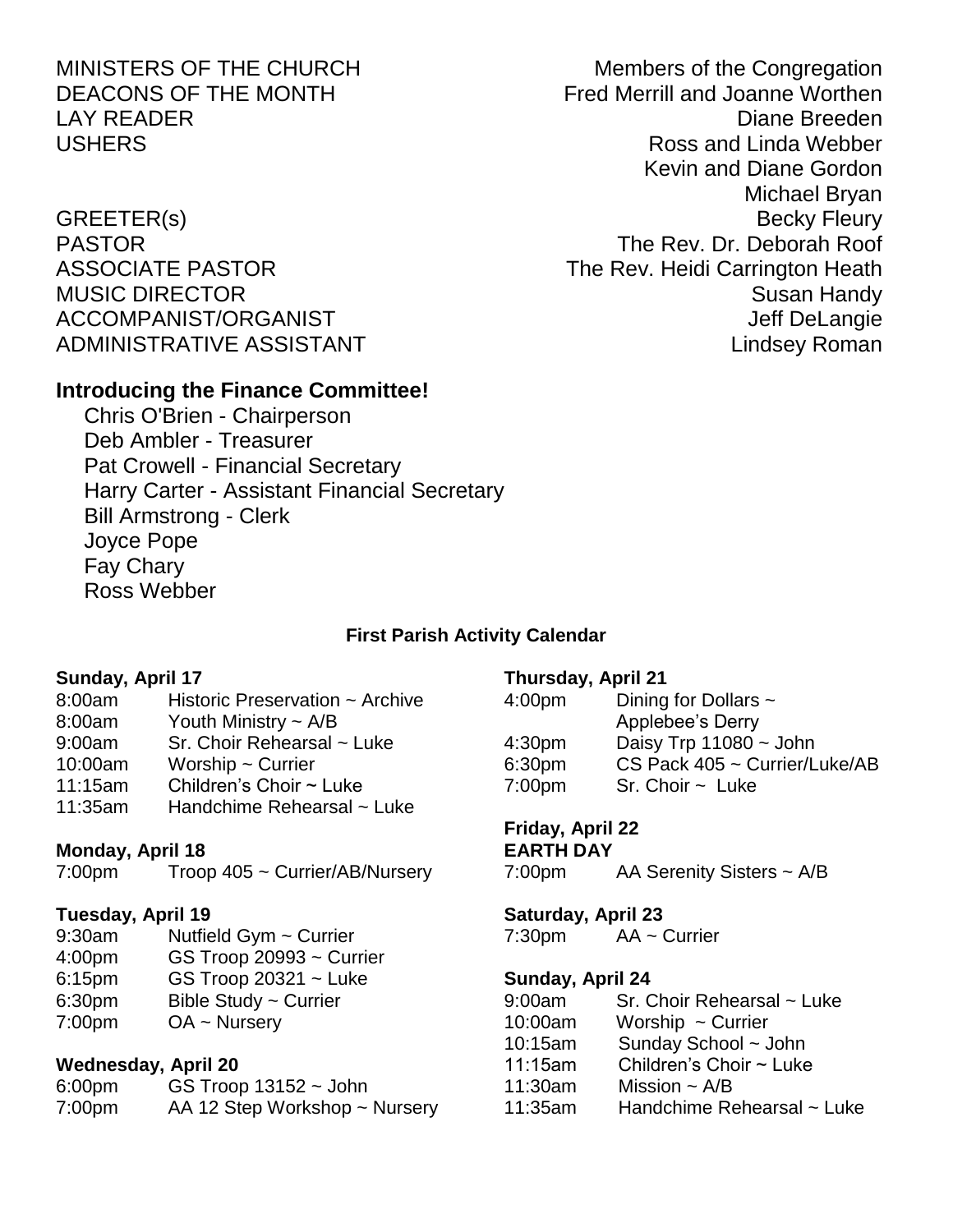## **Psalm 23**

A Psalm of David.  $<sup>1</sup>$  The LORD is my shepherd, I shall not want.</sup> 2 He makes me lie down in green pastures; he leads me beside still waters; 3 he restores my soul. He leads me in right paths for his name's sake.

 $4$  Even though I walk through the darkest valley, I fear no evil; for you are with me; your rod and your staff they comfort me.

<sup>5</sup> You prepare a table before me in the presence of my enemies; you anoint my head with oil; my cup overflows.  $6$  Surely goodness and mercy shall follow me all the days of my life, and I shall dwell in the house of the LORD my whole life long.

### **Acts 9.36-43**

36 Now in Joppa there was a disciple whose name was Tabitha, which in Greek is Dorcas. She was devoted to good works and acts of charity.<sup>37</sup>At that time she became ill and died. When they had washed her, they laid her in a room upstairs. <sup>38</sup>Since Lydda was near Joppa, the disciples, who heard that Peter was there, sent two men to him with the request, 'Please come to us without delay.' <sup>39</sup>So Peter got up and went with them; and when he arrived, they took him to the room upstairs. All the widows stood beside him, weeping and showing tunics and other clothing that Dorcas had made while she was with them. <sup>40</sup>Peter put all of them outside, and then he knelt down and prayed. He turned to the body and said, 'Tabitha, get up.' Then she opened her eyes, and seeing Peter, she sat up. <sup>41</sup>He gave her his hand and helped her up. Then calling the saints and widows, he showed her to be alive. <sup>42</sup>This became known throughout Joppa, and many believed in the Lord. <sup>43</sup>Meanwhile he stayed in Joppa for some time with a certain Simon, a tanner.